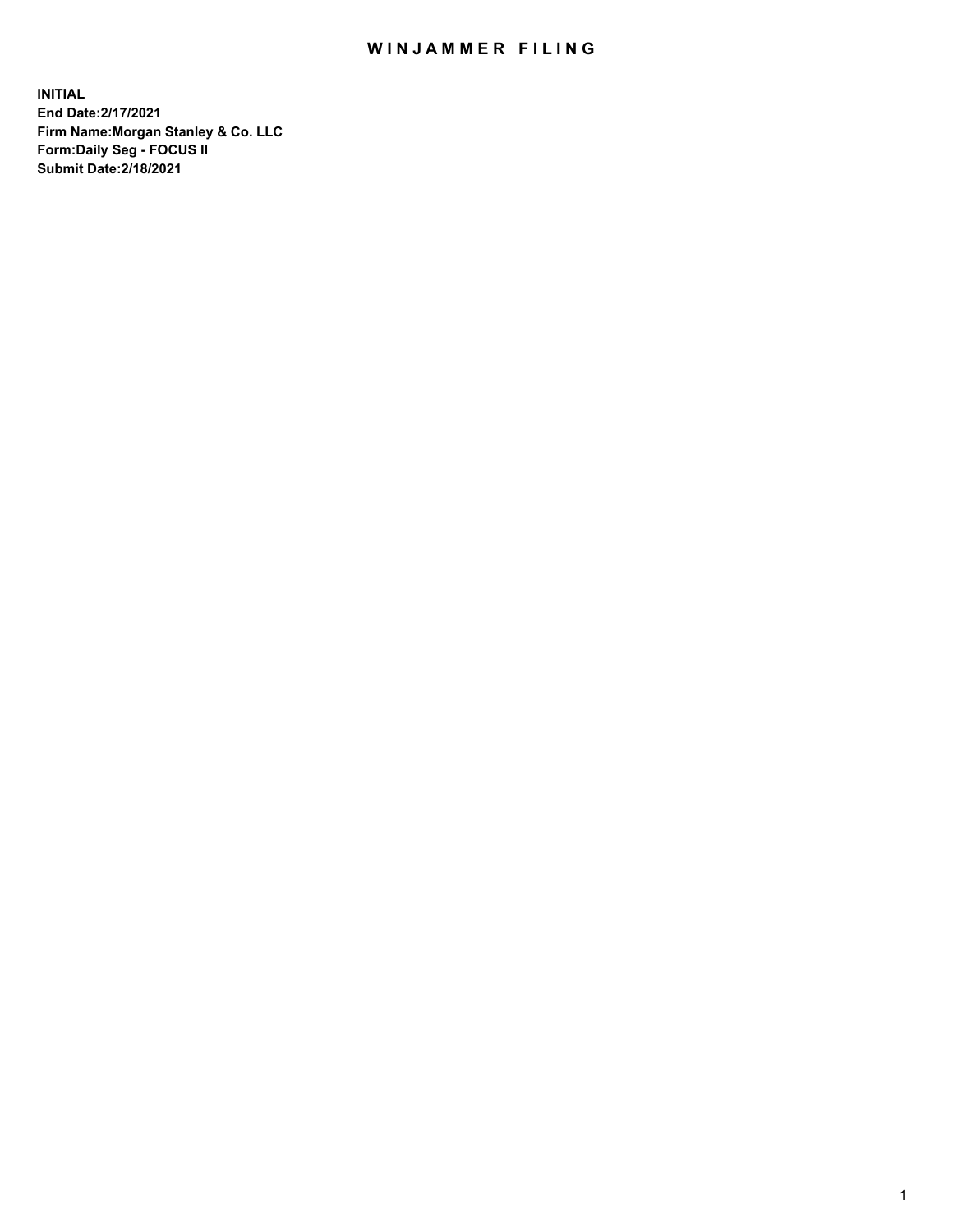**INITIAL End Date:2/17/2021 Firm Name:Morgan Stanley & Co. LLC Form:Daily Seg - FOCUS II Submit Date:2/18/2021 Daily Segregation - Cover Page**

| Name of Company                                                                                                                                                                                                                                                                                                                | Morgan Stanley & Co. LLC                                    |
|--------------------------------------------------------------------------------------------------------------------------------------------------------------------------------------------------------------------------------------------------------------------------------------------------------------------------------|-------------------------------------------------------------|
| <b>Contact Name</b>                                                                                                                                                                                                                                                                                                            | <b>Ikram Shah</b>                                           |
| <b>Contact Phone Number</b>                                                                                                                                                                                                                                                                                                    | 212-276-0963                                                |
| <b>Contact Email Address</b>                                                                                                                                                                                                                                                                                                   | Ikram.shah@morganstanley.com                                |
| FCM's Customer Segregated Funds Residual Interest Target (choose one):<br>a. Minimum dollar amount: ; or<br>b. Minimum percentage of customer segregated funds required:% ; or<br>c. Dollar amount range between: and; or<br>d. Percentage range of customer segregated funds required between: % and %.                       | 235,000,000<br><u>0</u><br>00<br>0 <sub>0</sub>             |
| FCM's Customer Secured Amount Funds Residual Interest Target (choose one):<br>a. Minimum dollar amount: ; or<br>b. Minimum percentage of customer secured funds required:%; or<br>c. Dollar amount range between: and; or<br>d. Percentage range of customer secured funds required between:% and%.                            | 140,000,000<br><u>0</u><br>0 <sub>0</sub><br>0 <sub>0</sub> |
| FCM's Cleared Swaps Customer Collateral Residual Interest Target (choose one):<br>a. Minimum dollar amount: ; or<br>b. Minimum percentage of cleared swaps customer collateral required:% ; or<br>c. Dollar amount range between: and; or<br>d. Percentage range of cleared swaps customer collateral required between:% and%. | 92,000,000<br><u>0</u><br>0 Q<br>0 <sub>0</sub>             |

Attach supporting documents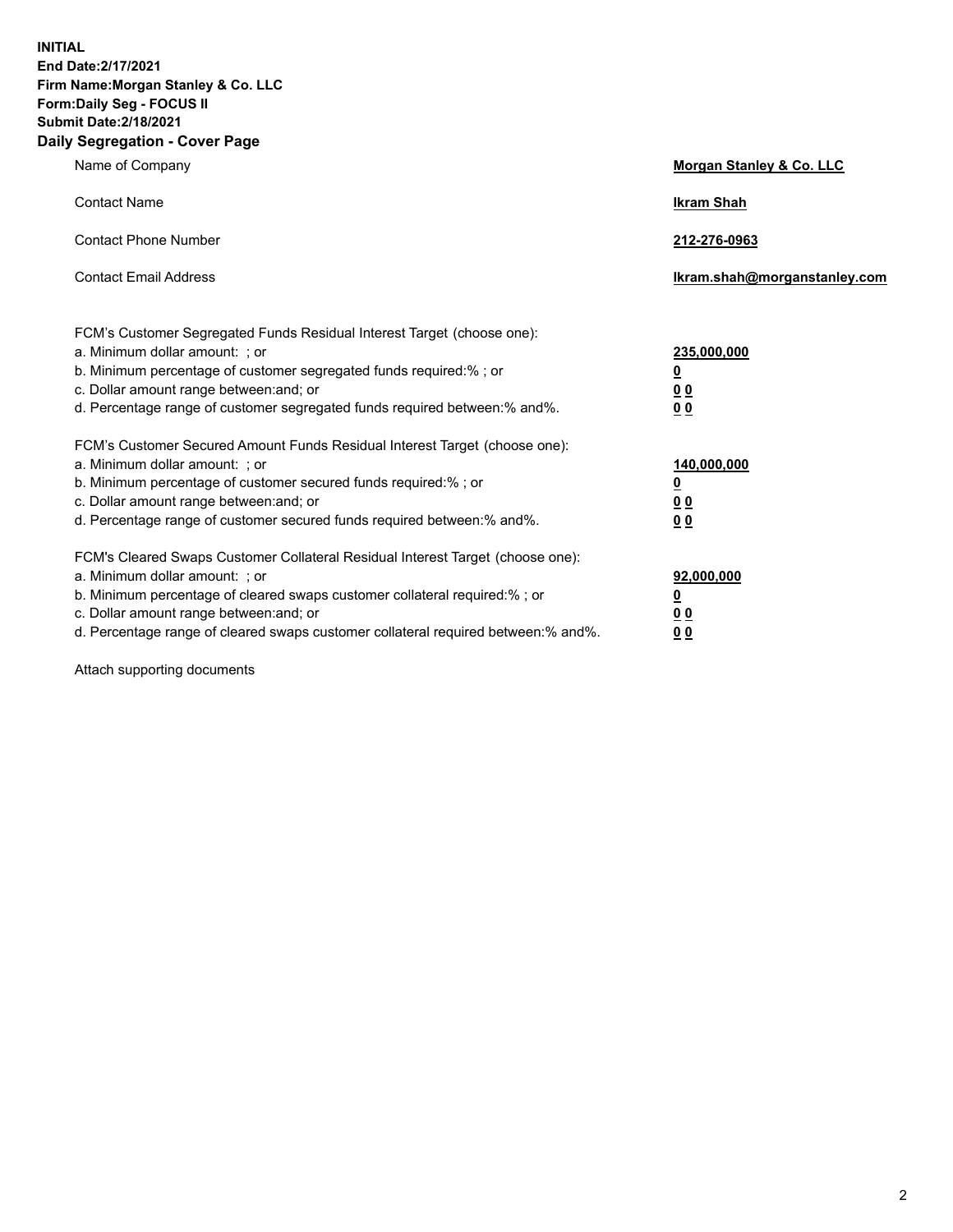## **INITIAL End Date:2/17/2021 Firm Name:Morgan Stanley & Co. LLC Form:Daily Seg - FOCUS II Submit Date:2/18/2021**

## **Daily Segregation - Secured Amounts**

Foreign Futures and Foreign Options Secured Amounts Amount required to be set aside pursuant to law, rule or regulation of a foreign government or a rule of a self-regulatory organization authorized thereunder 1. Net ledger balance - Foreign Futures and Foreign Option Trading - All Customers

- 
- B. Securities (at market) **2,306,400,338** [7317]
- 2. Net unrealized profit (loss) in open futures contracts traded on a foreign board of trade **799,600,952** [7325]
- 3. Exchange traded options
	- a. Market value of open option contracts purchased on a foreign board of trade **19,497,324** [7335]
	- b. Market value of open contracts granted (sold) on a foreign board of trade **-19,416,911** [7337]
- 4. Net equity (deficit) (add lines 1. 2. and 3.) **7,551,803,449** [7345]
- 5. Account liquidating to a deficit and account with a debit balances gross amount **44,224,801** [7351] Less: amount offset by customer owned securities **-42,939,694** [7352] **1,285,107**
- 6. Amount required to be set aside as the secured amount Net Liquidating Equity Method (add lines 4 and 5)
- 7. Greater of amount required to be set aside pursuant to foreign jurisdiction (above) or line 6.

## FUNDS DEPOSITED IN SEPARATE REGULATION 30.7 ACCOUNTS

- 1. Cash in banks
	- A. Banks located in the United States **566,496,020** [7500]
	- B. Other banks qualified under Regulation 30.7 **890,498,003** [7520] **1,456,994,023**
- 2. Securities
	- A. In safekeeping with banks located in the United States **401,856,037** [7540]
	- B. In safekeeping with other banks qualified under Regulation 30.7 **22,218,872** [7560] **424,074,909**
- 3. Equities with registered futures commission merchants
	-
	- B. Securities **0** [7590]
	- C. Unrealized gain (loss) on open futures contracts **898,906** [7600]
	- D. Value of long option contracts **0** [7610]
	- E. Value of short option contracts **0** [7615] **23,427,593** [7620]
- 4. Amounts held by clearing organizations of foreign boards of trade
	-
	- B. Securities **0** [7650]
	- C. Amount due to (from) clearing organization daily variation **0** [7660]
	- D. Value of long option contracts **0** [7670]
	- E. Value of short option contracts **0** [7675] **0** [7680]
- 5. Amounts held by members of foreign boards of trade
	-
	-
	- C. Unrealized gain (loss) on open futures contracts **798,702,046** [7720]
	- D. Value of long option contracts **19,497,324** [7730]
	- E. Value of short option contracts **-19,416,911** [7735] **5,864,776,080**
- 6. Amounts with other depositories designated by a foreign board of trade **0** [7760]
- 7. Segregated funds on hand **0** [7765]
- 8. Total funds in separate section 30.7 accounts **7,769,272,605** [7770]
- 9. Excess (deficiency) Set Aside for Secured Amount (subtract line 7 Secured Statement Page 1 from Line 8)
- 10. Management Target Amount for Excess funds in separate section 30.7 accounts **140,000,000** [7780]
- 11. Excess (deficiency) funds in separate 30.7 accounts over (under) Management Target **76,184,049** [7785]

**0** [7305]

A. Cash **4,445,721,746** [7315]

[7354] **7,553,088,556** [7355]

**7,553,088,556** [7360]

[7530]

[7570]

A. Cash **22,528,687** [7580]

A. Cash **0** [7640]

 A. Cash **3,183,668,192** [7700] B. Securities **1,882,325,429** [7710] [7740] **216,184,049** [7380]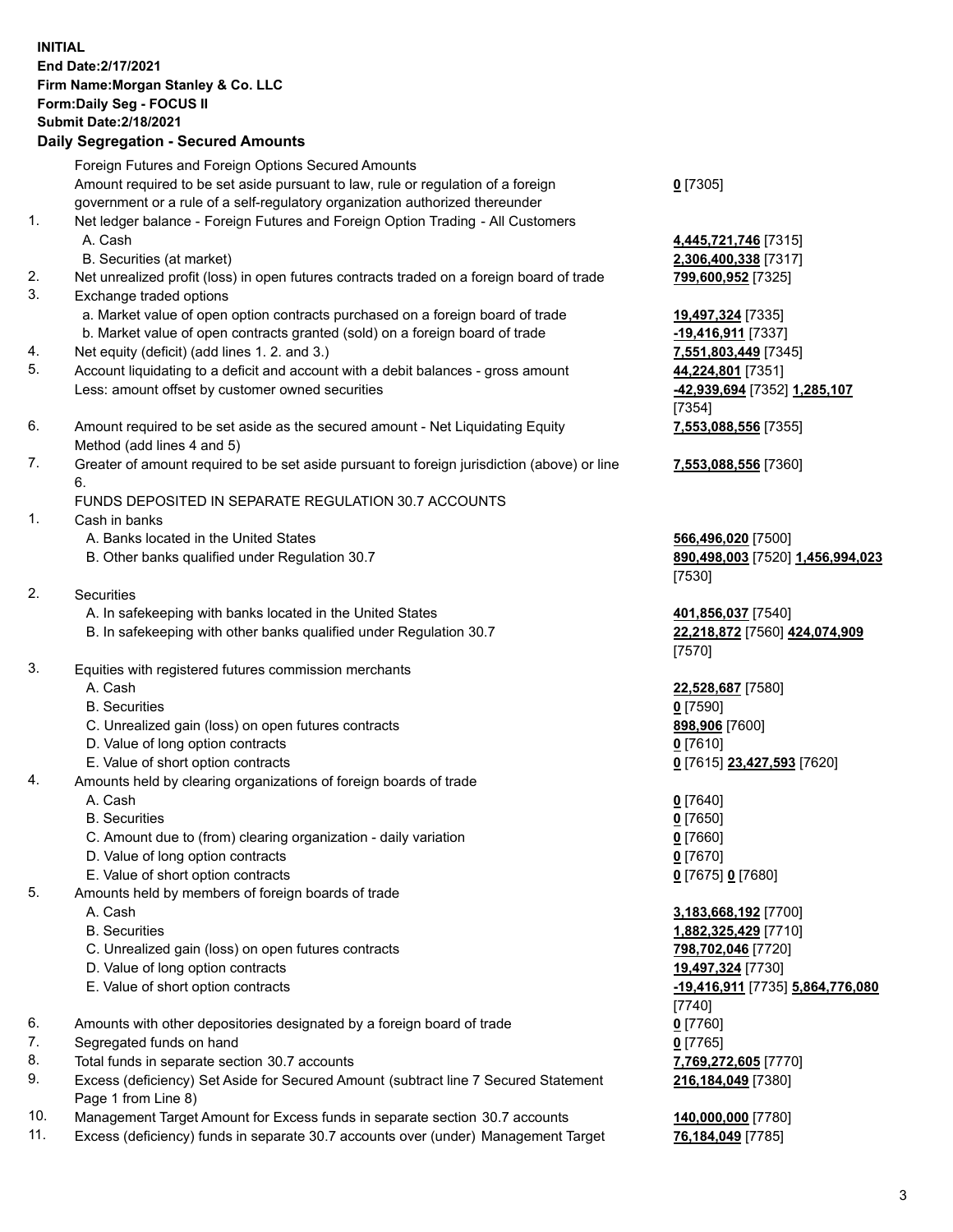**INITIAL End Date:2/17/2021 Firm Name:Morgan Stanley & Co. LLC Form:Daily Seg - FOCUS II Submit Date:2/18/2021 Daily Segregation - Segregation Statement** SEGREGATION REQUIREMENTS(Section 4d(2) of the CEAct) 1. Net ledger balance A. Cash **16,362,448,722** [7010] B. Securities (at market) **8,589,718,562** [7020] 2. Net unrealized profit (loss) in open futures contracts traded on a contract market **642,856,398** [7030] 3. Exchange traded options A. Add market value of open option contracts purchased on a contract market **714,226,551** [7032] B. Deduct market value of open option contracts granted (sold) on a contract market **-466,815,973** [7033] 4. Net equity (deficit) (add lines 1, 2 and 3) **25,842,434,260** [7040] 5. Accounts liquidating to a deficit and accounts with debit balances - gross amount **538,222,385** [7045] Less: amount offset by customer securities **-495,615,904** [7047] **42,606,481** [7050] 6. Amount required to be segregated (add lines 4 and 5) **25,885,040,741** [7060] FUNDS IN SEGREGATED ACCOUNTS 7. Deposited in segregated funds bank accounts A. Cash **4,461,174,983** [7070] B. Securities representing investments of customers' funds (at market) **0** [7080] C. Securities held for particular customers or option customers in lieu of cash (at market) **1,111,263,755** [7090] 8. Margins on deposit with derivatives clearing organizations of contract markets A. Cash **13,175,682,649** [7100] B. Securities representing investments of customers' funds (at market) **0** [7110] C. Securities held for particular customers or option customers in lieu of cash (at market) **7,478,454,807** [7120] 9. Net settlement from (to) derivatives clearing organizations of contract markets **-15,240,999** [7130] 10. Exchange traded options A. Value of open long option contracts **714,226,551** [7132] B. Value of open short option contracts **-466,815,973** [7133] 11. Net equities with other FCMs A. Net liquidating equity **14,839,239** [7140] B. Securities representing investments of customers' funds (at market) **0** [7160] C. Securities held for particular customers or option customers in lieu of cash (at market) **0** [7170] 12. Segregated funds on hand **0** [7150] 13. Total amount in segregation (add lines 7 through 12) **26,473,585,012** [7180] 14. Excess (deficiency) funds in segregation (subtract line 6 from line 13) **588,544,271** [7190]

- 15. Management Target Amount for Excess funds in segregation **235,000,000** [7194]
- 16. Excess (deficiency) funds in segregation over (under) Management Target Amount Excess

**353,544,271** [7198]